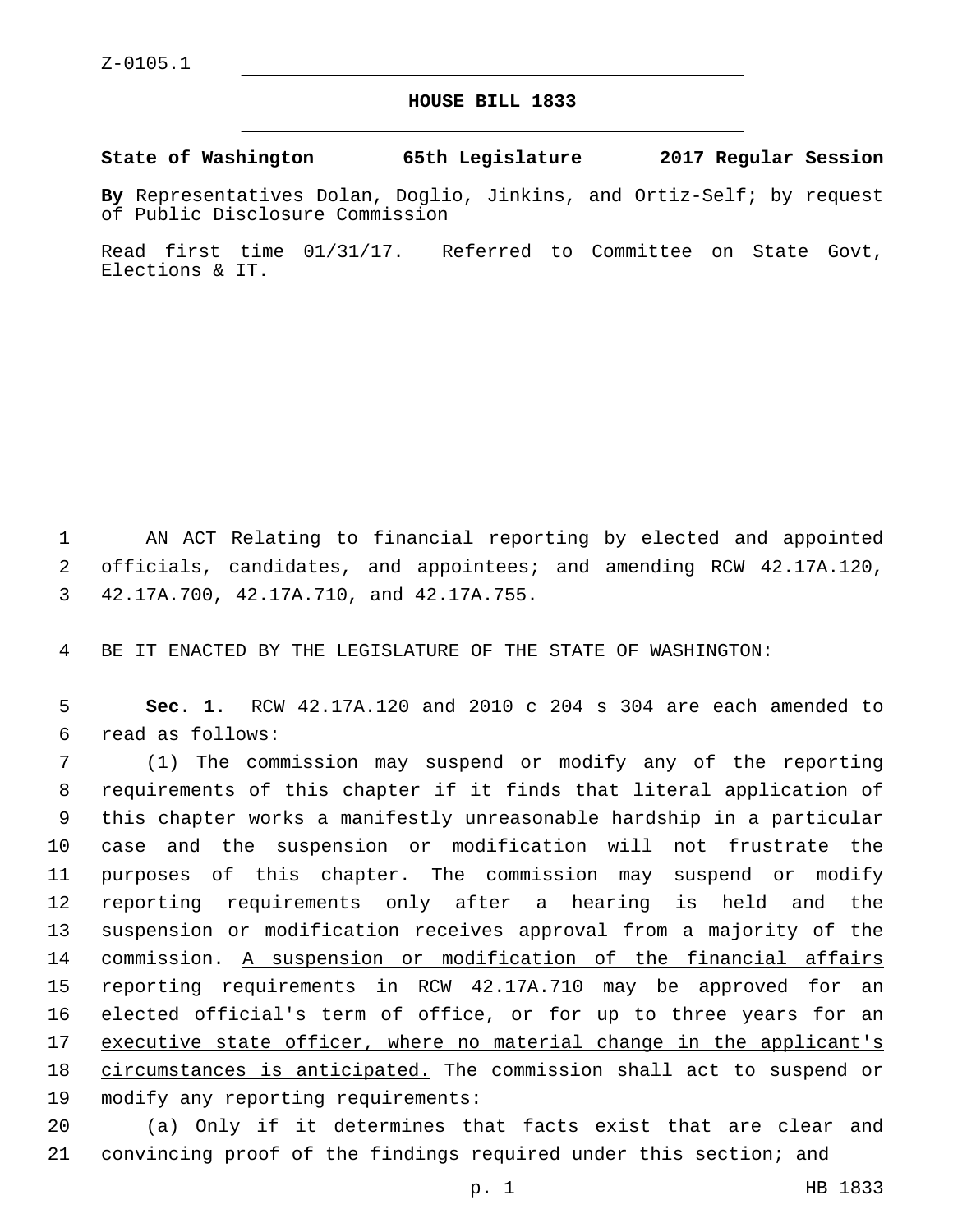(b) Only to the extent necessary to substantially relieve the 2 hardship.

 (2) A manifestly unreasonable hardship exists if reporting the name of an entity required to be reported under RCW 42.17A.710(1)(g)(ii) would be likely to adversely affect the competitive position of any entity in which the person filing the report, or any member of his or her immediate family, holds any office, directorship, general partnership interest, or an ownership 9 interest of ten percent or more.

10 (3) Requests for ((renewals of)) reporting modifications may be heard in a brief adjudicative proceeding as set forth in RCW 34.05.482 through 34.05.494 and in accordance with the standards 13 established in this section. ((No initial request may be heard in a 14 brief adjudicative proceeding. No request for renewal may be heard in 15 a brief adjudicative proceeding if the initial request was granted more than three years previously or if the applicant is holding an office or position of employment different from the office or 18 position held when the initial request was granted.))

 (4) Any citizen has standing to bring an action in Thurston county superior court to contest the propriety of any order entered under this section within one year from the date of the entry of the 22 order.

(5) The commission shall adopt rules governing the proceedings.

 **Sec. 2.** RCW 42.17A.700 and 2010 c 204 s 901 are each amended to read as follows:25

 (1) After January 1st and before April 15th of each year, every elected official and every executive state officer shall file with the commission a statement of financial affairs for the preceding calendar year. However, any local elected official whose term of office ends on December 31st shall file the statement required to be filed by this section for the final year of his or her term.

 (2) Within two weeks of becoming a candidate, every candidate shall file with the commission a statement of financial affairs for 34 the preceding twelve months.

 (3)(a) Within two weeks of appointment, every person appointed to a vacancy in an elective office or executive state officer position 37 during the months of January through November shall file with the commission a statement of financial affairs for the preceding twelve 39 months.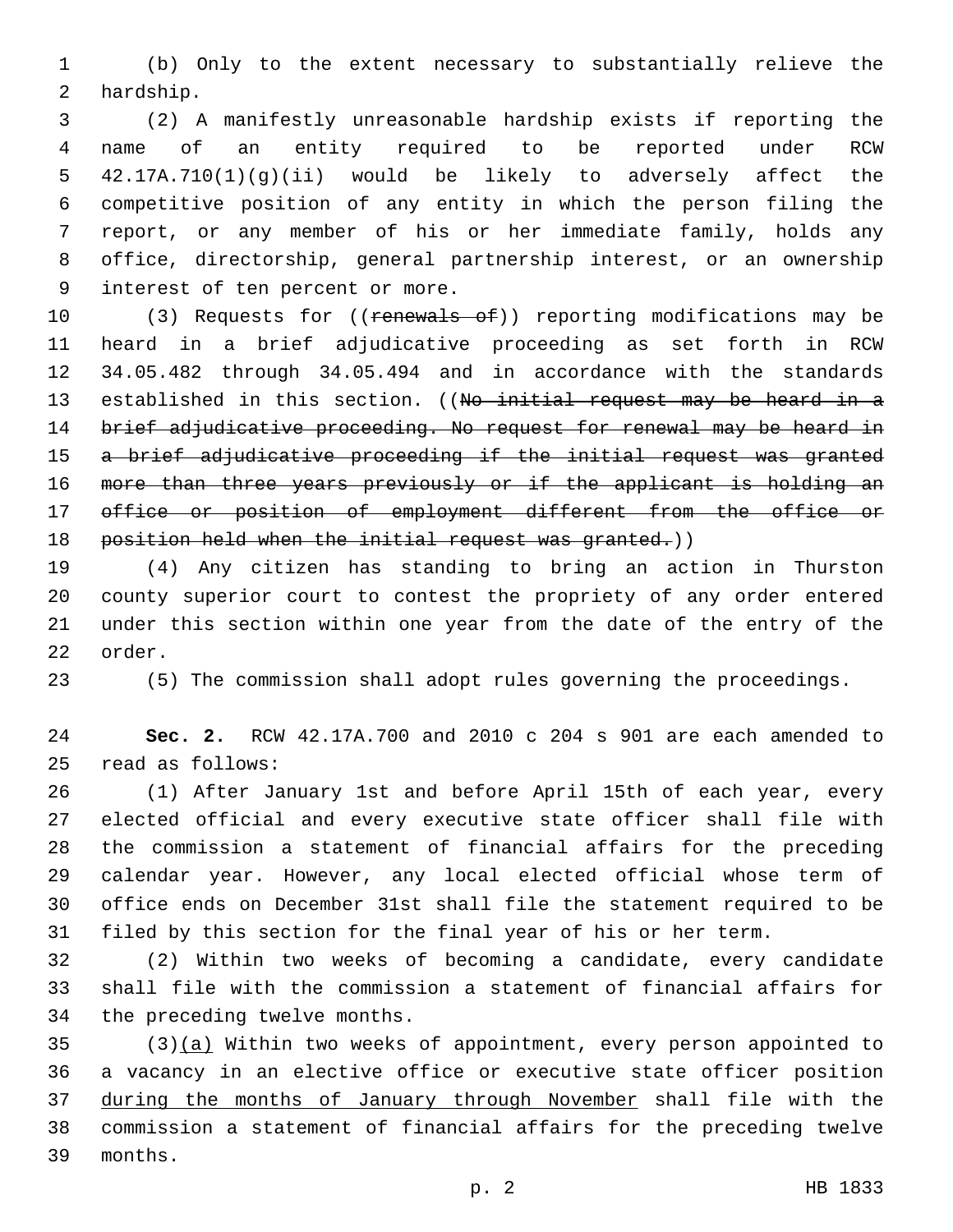(b) No later than January 15th, a person appointed to a vacancy 2 in an elective office or executive state officer position during the month of December shall file with the commission a statement of financial affairs for the period beginning twelve months prior to the appointment and ending December 31st of the year in which the appointment occurred. This initial report also satisfies the filing requirement set out in subsection (1) of this section.

 (4) A statement of a candidate or appointee filed during the period from January 1st to April 15th shall cover the period from January 1st of the preceding calendar year to the time of candidacy or appointment if the filing of the statement would relieve the individual of a prior obligation to file a statement covering the 13 entire preceding calendar year.

 (5) No individual may be required to file more than once in any 15 calendar year.

 (6) Each statement of financial affairs filed under this section 17 shall be sworn as to its truth and accuracy.

 (7) Every elected official and every executive state officer shall file with their statement of financial affairs a statement certifying that they have read and are familiar with RCW 42.17A.555 21 or 42.52.180, whichever is applicable.

 (8) For the purposes of this section, the term "executive state 23 officer" includes those listed in RCW 42.17A.705.

 (9) This section does not apply to incumbents or candidates for a federal office or the office of precinct committee officer.

 **Sec. 3.** RCW 42.17A.710 and 2010 c 204 s 903 are each amended to 27 read as follows:

 (1) The statement of financial affairs required by RCW 42.17A.700 shall disclose the following information for the reporting individual 30 and each member of his or her immediate family:

(a) Occupation, name of employer, and business address;

 (b)(i) Each bank account, savings account, and insurance policy 33 in which a direct financial interest was held that exceeds  $((t$ wenty)) 34 twenty-four thousand dollars at any time during the reporting period, 35 and its highest value during the reporting period; and

 (ii) Each other item of intangible personal property in which a 37 direct financial interest was held that exceeds  $((\text{two}))$  five thousand 38 dollars during the reporting period( $\left(i + \text{the name}, \text{address}, \text{and nature}\right)$ of the entity; and the nature and highest value of each direct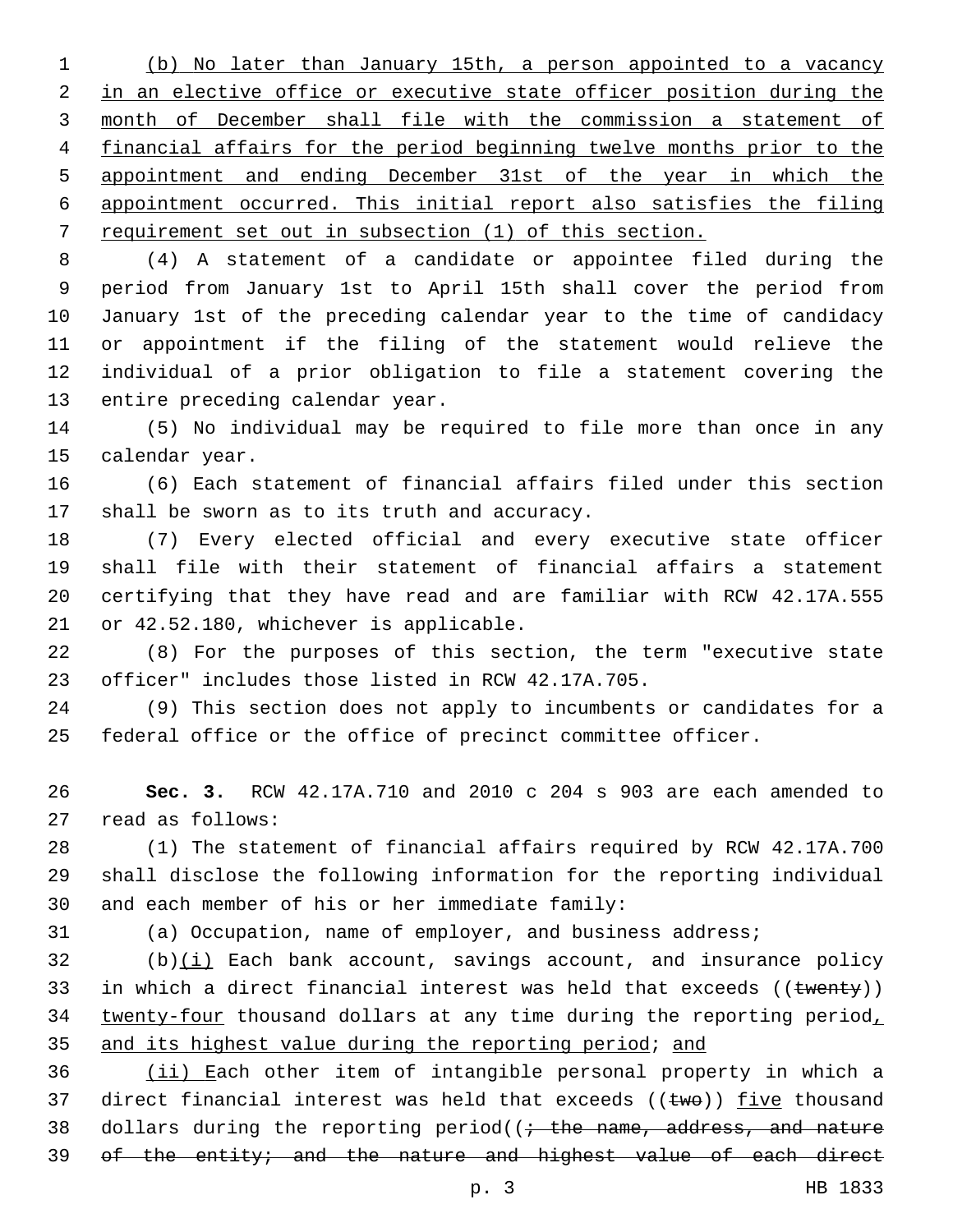financial interest during the reporting period)). For each reportable 2 interest under this subsection  $(1)(b)(ii)$ , the disclosure must include the name and nature of the direct financial interest and its value. For purposes of reporting the value of any reportable direct financial interest held on December 31st of the reporting period, the year-end value may be used. When reporting the value of any reportable direct financial interest not held on December 31st of the reporting period, the highest value during the reporting period must be used. Ownership of shares of multiple mutual funds within the same mutual fund family may be disclosed by reporting the mutual fund 11 family name;

 (c) The name and address of each creditor to whom the value of 13 two thousand four hundred dollars or more was owed; the original amount of each debt to each creditor; the amount of each debt owed to each creditor as of the date of filing; the terms of repayment of 16 each debt; and the security given, if any, for each such debt. Debts arising from a "retail installment transaction" as defined in chapter 63.14 RCW (retail installment sales act) need not be reported;

 (d) Every public or private office, directorship, and position 20 held as trustee;

 (e) All persons for whom any legislation, rule, rate, or standard has been prepared, promoted, or opposed for current or deferred compensation. For the purposes of this subsection, "compensation" does not include payments made to the person reporting by the governmental entity for which the person serves as an elected official or state executive officer or professional staff member for his or her service in office; the description of such actual or proposed legislation, rules, rates, or standards; and the amount of current or deferred compensation paid or promised to be paid;

 (f) The name and address of each governmental entity, corporation, partnership, joint venture, sole proprietorship, association, union, or other business or commercial entity from whom compensation has been received in any form of a total value of two thousand four hundred dollars or more; the value of the compensation; and the consideration given or performed in exchange for the 36 compensation;

 (g) The name of any corporation, partnership, joint venture, association, union, or other entity in which is held any office, directorship, or any general partnership interest, or an ownership interest of ten percent or more; the name or title of that office,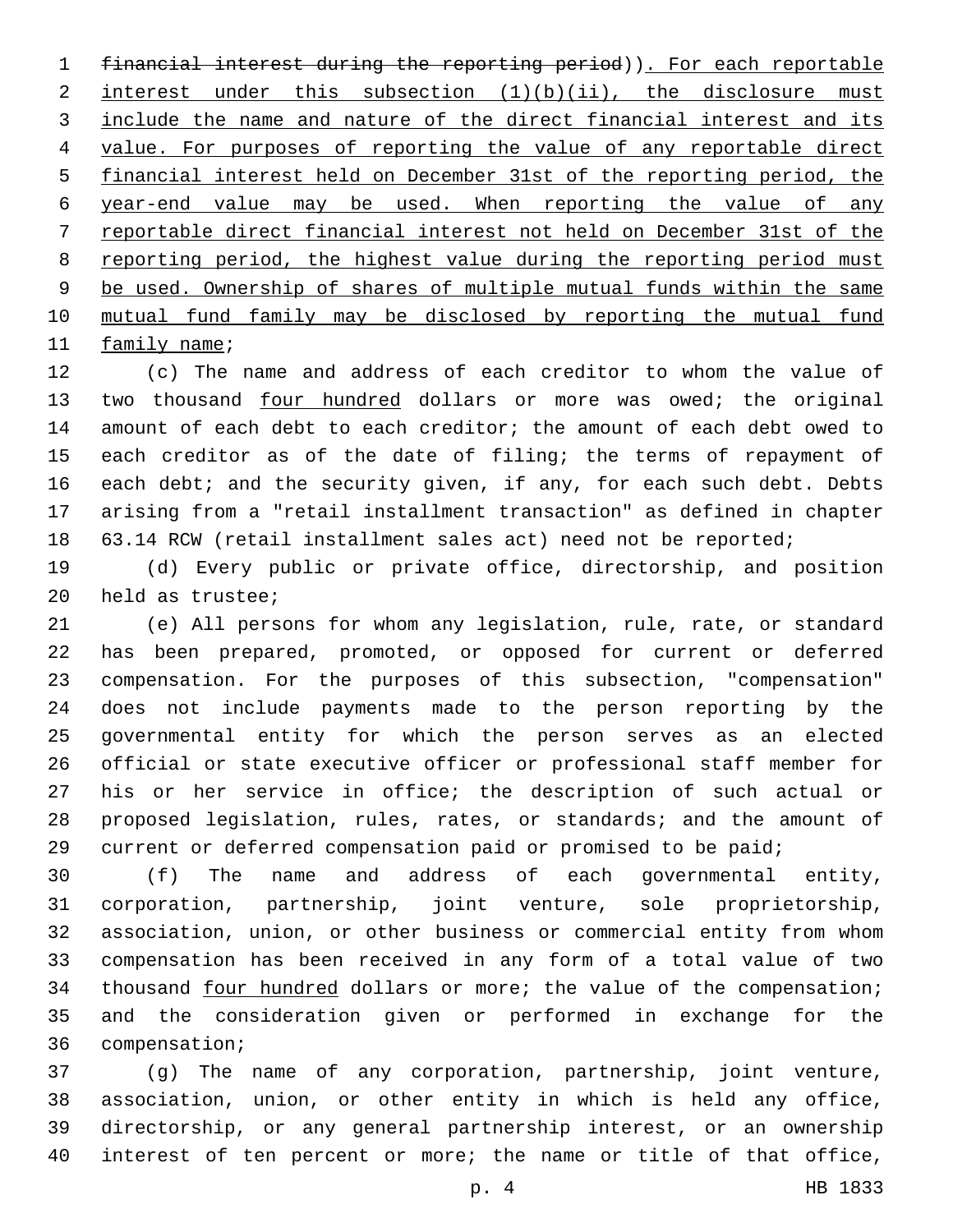directorship, or partnership; the nature of ownership interest; and: (i) With respect to a governmental unit in which the official seeks or holds any office or position, if the entity has received compensation in any form during the preceding twelve months from the governmental unit, the value of the compensation and the consideration given or performed in exchange for the compensation; and (ii) the name of each governmental unit, corporation, partnership, joint venture, sole proprietorship, association, union, or other business or commercial entity from which the entity has 10 received compensation in any form in the amount of ((ten)) twelve thousand dollars or more during the preceding twelve months and the consideration given or performed in exchange for the compensation. As used in (g)(ii) of this subsection, "compensation" does not include payment for water and other utility services at rates approved by the Washington state utilities and transportation commission or the legislative authority of the public entity providing the service. With respect to any bank or commercial lending institution in which is held any office, directorship, partnership interest, or ownership interest, it shall only be necessary to report either the name, address, and occupation of every director and officer of the bank or commercial lending institution and the average monthly balance of each account held during the preceding twelve months by the bank or commercial lending institution from the governmental entity for which the individual is an official or candidate or professional staff member, or all interest paid by a borrower on loans from and all interest paid to a depositor by the bank or commercial lending 27 institution if the interest exceeds two thousand ((four)) nine 28 hundred dollars;

 (h) Except as provided in subsection (2) of this section, a list, including legal or other sufficient descriptions as prescribed by the commission, of all real property in the state of Washington, the 32 assessed valuation of which exceeds ((ten)) twelve thousand dollars in which any direct financial interest was acquired during the preceding calendar year, and a statement of the amount and nature of the financial interest and of the consideration given in exchange for 36 that interest;

 (i) Except as provided in subsection (2) of this section, a list, including legal or other sufficient descriptions as prescribed by the commission, of all real property in the state of Washington, the 40 assessed valuation of which exceeds ((ten)) twelve thousand dollars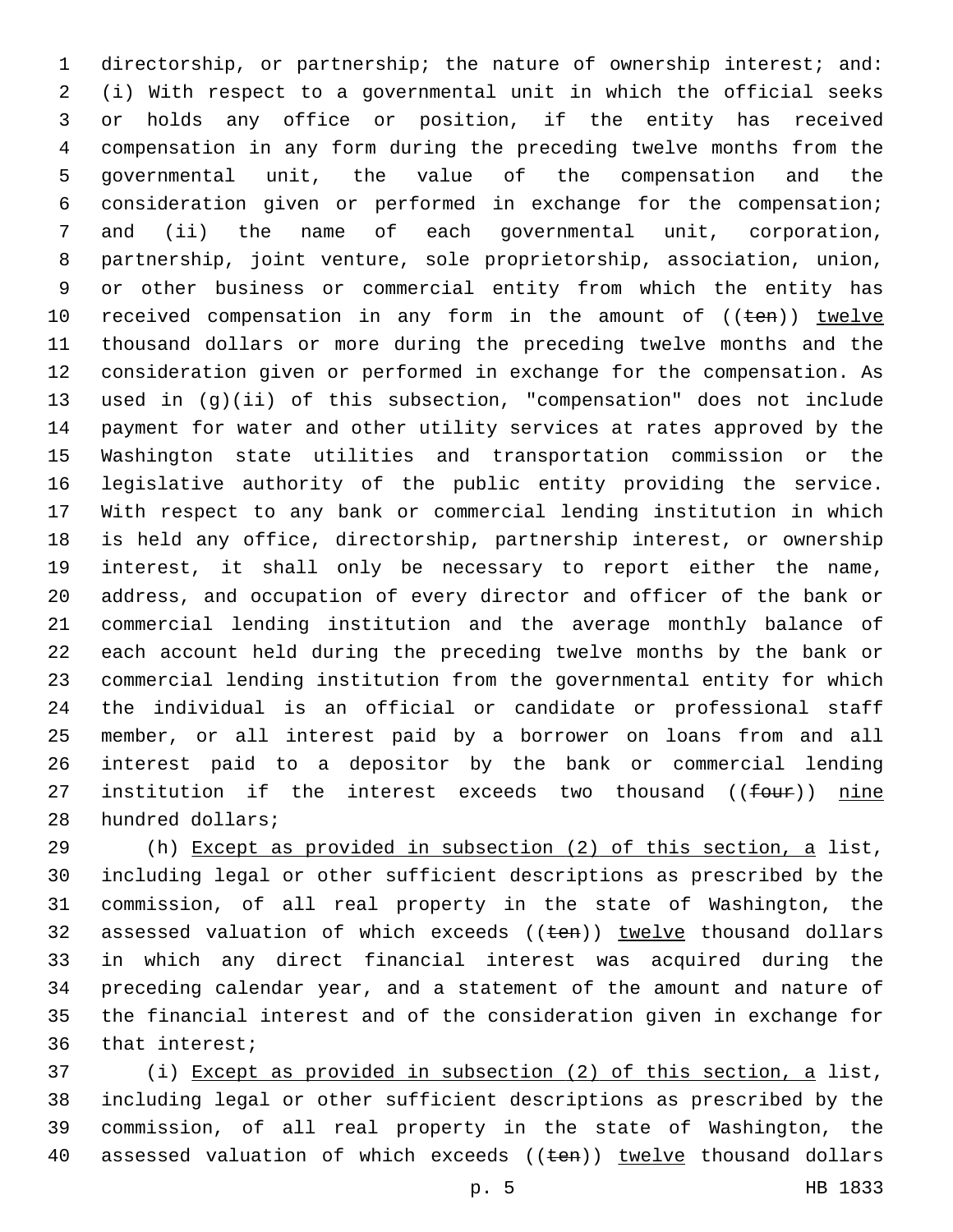in which any direct financial interest was divested during the preceding calendar year, and a statement of the amount and nature of the consideration received in exchange for that interest, and the name and address of the person furnishing the consideration;

 (j) Except as provided in subsection (2) of this section, a list, including legal or other sufficient descriptions as prescribed by the commission, of all real property in the state of Washington, the 8 assessed valuation of which exceeds ((ten)) twelve thousand dollars in which a direct financial interest was held. If a description of the property has been included in a report previously filed, the property may be listed, for purposes of this subsection (1)(j), by 12 reference to the previously filed report;

 (k) Except as provided in subsection (2) of this section, a list, including legal or other sufficient descriptions as prescribed by the commission, of all real property in the state of Washington, the 16 assessed valuation of which exceeds ((twenty)) twenty-four thousand dollars, in which a corporation, partnership, firm, enterprise, or other entity had a direct financial interest, in which corporation, partnership, firm, or enterprise a ten percent or greater ownership interest was held;

 (l) A list of each occasion, specifying date, donor, and amount, at which food and beverage in excess of fifty dollars was accepted 23 under RCW 42.52.150(5);

 (m) A list of each occasion, specifying date, donor, and amount, 25 at which items specified in RCW  $42.52.010((+10+))$   $(9)$  (d) and (f) 26 were accepted; and

 (n) Such other information as the commission may deem necessary in order to properly carry out the purposes and policies of this chapter, as the commission shall prescribe by rule.

 (2) When judges, prosecutors, sheriffs, or their immediate family members are required to disclose real property that is the personal residence of the judge, prosecutor, or sheriff, subsection (1)(h) through (k) of this section may be satisfied by listing the city or town for the mailing address where the property is located.

  $(3)(a)$  Where an amount is required to be reported under 36 subsection  $(1)(a)$  through  $(m)$  of this section, it  $((\text{shell} - \text{be}$  sufficient to comply with the requirement to report whether the amount is less than four thousand dollars, at least four thousand dollars but less than twenty thousand dollars, at least twenty 40 thousand dollars but less than forty thousand dollars, at least forty

p. 6 HB 1833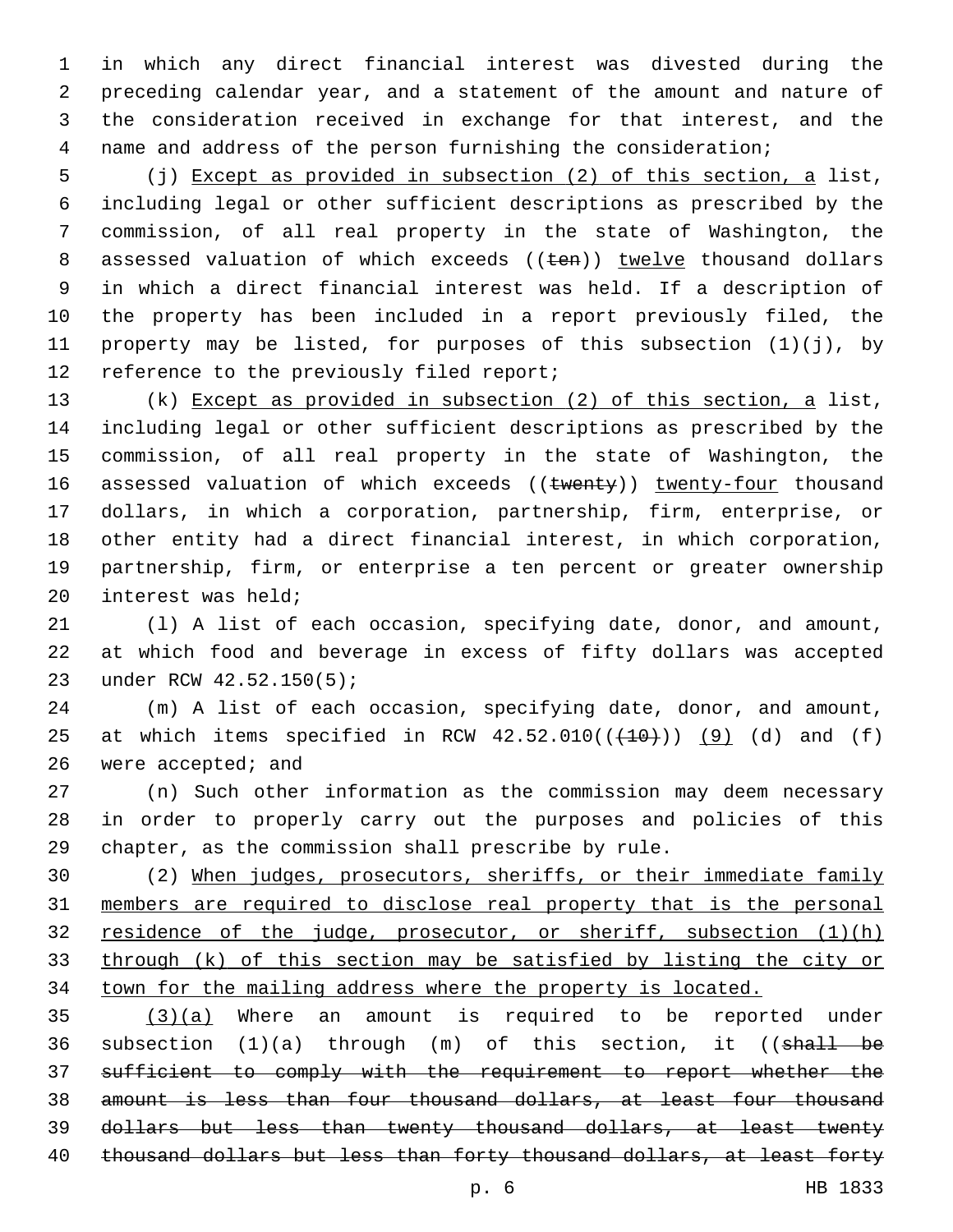thousand dollars but less than one hundred thousand dollars, or one

2 hundred thousand dollars or more)) may be reported as provided in (b)

3 of this subsection.

(b)

| 5  | Code A | Less than $$30,000$                          |
|----|--------|----------------------------------------------|
| 6  | Code B | At least \$30,000 but less than \$60,000     |
| 7  | Code C | At least \$60,000 but less than \$100,000    |
| 8  | Code D | At least \$100,000 but less than \$200,000   |
| 9  | Code E | At least \$200,000 but less than \$500,000   |
| 10 | Code F | At least \$500,000 but less than \$750,000   |
| 11 | Code G | At least \$750,000 but less than \$1,000,000 |
| 12 | Code H | \$1,000,000 or more                          |

 (c) An amount of stock may be reported by number of shares 14 instead of by market value.

 (d) No provision of this subsection (3) may be interpreted to prevent any person from filing more information or more detailed 17 information than required.

 $((+3)^{n})$  (4) Items of value given to an official's or employee's spouse, domestic partner, or family member are attributable to the official or employee, except the item is not attributable if an independent business, family, or social relationship exists between the donor and the spouse, domestic partner, or family member.

 **Sec. 4.** RCW 42.17A.755 and 2011 c 145 s 7 are each amended to read as follows:24

 (1) The commission may (a) determine whether an actual violation of this chapter has occurred; and (b) issue and enforce an 27 appropriate order following such a determination.

 (2) The commission, in cases where it chooses to determine whether an actual violation has occurred, shall hold a hearing pursuant to the administrative procedure act, chapter 34.05 RCW, to make a determination. Any order that the commission issues under this 32 section shall be pursuant to such a hearing.

 (3) In lieu of holding a hearing or issuing an order under this section, the commission may refer the matter to the attorney general or other enforcement agency as provided in RCW 42.17A.105.